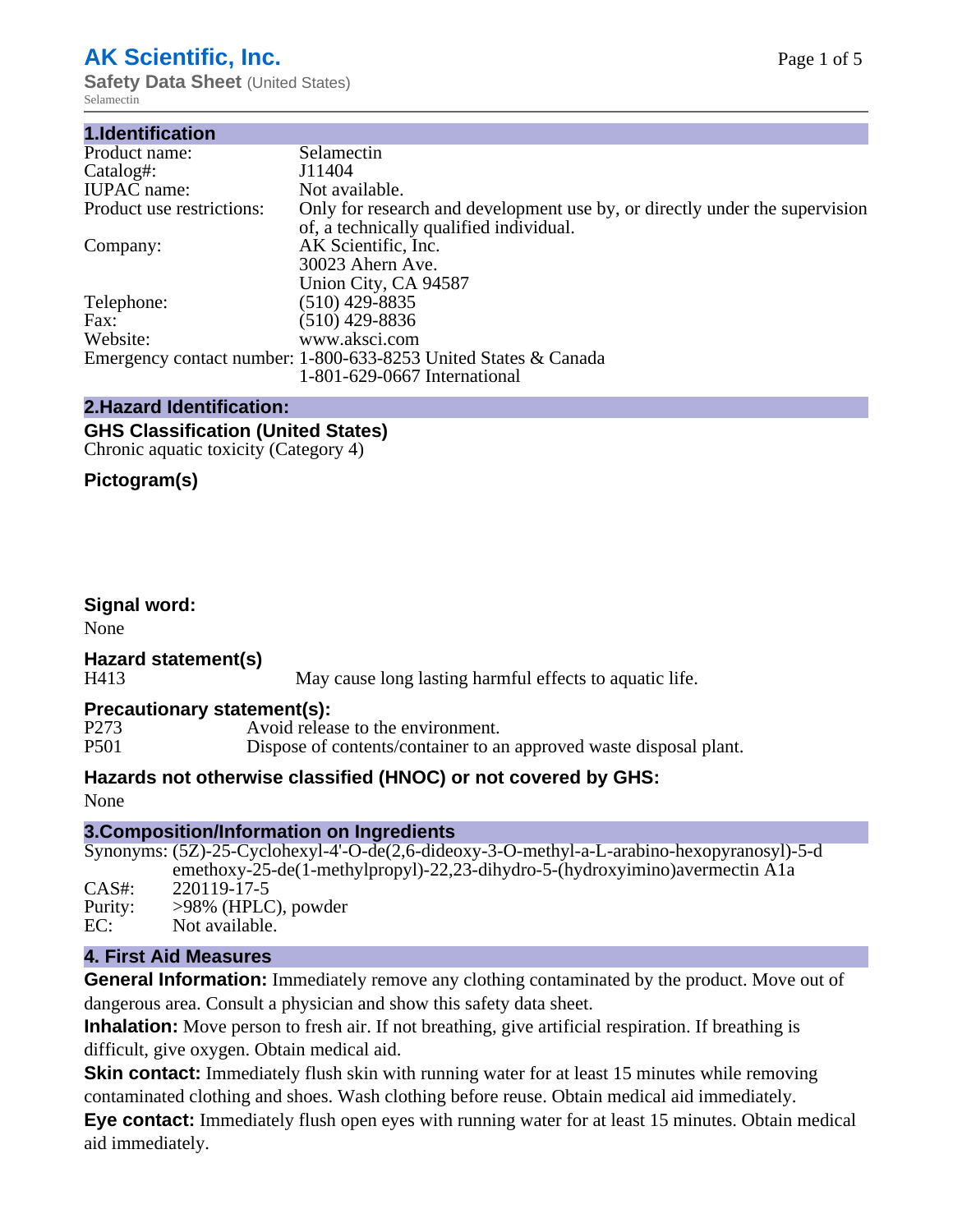**Ingestion:** Do NOT induce vomiting without medical advice. Rinse mouth with water. Never administer anything by mouth to an unconscious person. Obtain medical aid immediately.

**Most important symptoms and effects, both acute and delayed:** No further information available. Please see sections 2 and 11.

**Indication of any immediate medical attention and special treatment needed:** No further information available.

## **5. Fire Fighting Measures**

**Suitable extinguishing media:** Use water spray, dry chemical, carbon dioxide, or chemical foam. **Specific hazards arising from the chemical:** Carbon oxides, Nitrogen oxides.

**Advice for firefighters:** As in any fire, wear a NIOSH-approved or equivalent, pressure-demand, self-contained breathing apparatus and full protective gear. During a fire, irritating and highly toxic gases may be generated by thermal decomposition or combustion.

#### **6. Accidental Release Measures**

**Personal precautions, protective equipment and emergency procedures:** Wear protective equipment and keep unprotected personnel away. Ensure adequate ventilation. Remove all sources of ignition. Prevent further leak or spill if safe to do so. For personal protective equipment, please refer to section 8.

**Environmental precautions:** Do not let product enter drains, other waterways, or soil.

**Methods and materials for containment and cleaning up:** Prevent further leak or spill if safe to do so. Vacuum, sweep up, or absorb with inert material and place into a suitable disposal container. Consult local regulations for disposal. See section 13 for further disposal information.

## **7. Handling and Storage**

**Precautions for safe handling:** Avoid contact with skin, eyes, and personal clothing. Wash hands thoroughly after handling. Avoid breathing fumes. Use only with adequate ventilation. Wear suitable protective clothing, gloves, and eye/face protection. Keep away from sources of ignition. Minimize dust generation and accumulation. Keep container tightly closed. Open and handle container with care. Do not eat, drink, or smoke while handling.

**Conditions for safe storage, including any incompatibilities:** Store in a tightly-closed container when not in use. Store in a cool, dry, well-ventilated area away from incompatible substances. Keep away from sources of ignition. ,Store long-term at 2-8°C.

## **8. Exposure Controls/Personal Protection**

#### **Exposure limits:**

| <b>OSHA PEL:</b>  | Not available. |
|-------------------|----------------|
| NIOSH REL:        | Not available. |
| <b>ACGIH TLV:</b> | Not available. |

**Appropriate engineering controls:** Avoid contact with skin, eyes, and clothing. Wash hands before breaks and immediately after handling the product. Facilities storing or utilizing this material should be equipped with an eyewash fountain. Use adequate general and local exhaust ventilation to keep airborne concentrations low.

## **Personal protection**

Eyes: Based on an evaluation of the eye or face hazards present, wear chemical splash-resistant safety glasses or goggles with side protection. A face shield may be appropriate in some workplaces. Use eyewear tested and approved under appropriate government standards such as OSHA 29 CFR 1910.133 or EU EN166.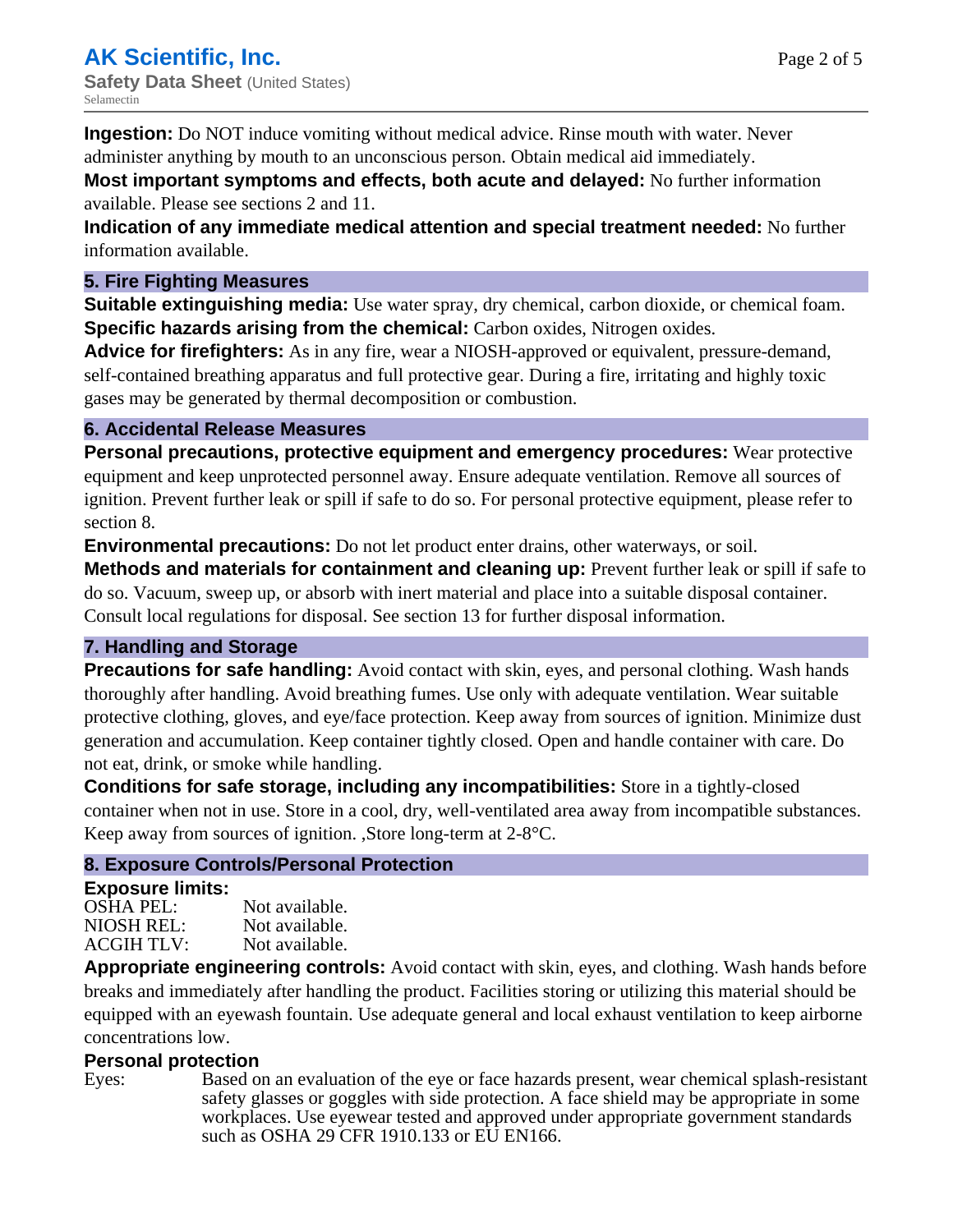- Hands: Wear gloves selected based on an evaluation of the possible hazards to hands and skin, the duration of use, the physical conditions of the workplace, and the chemical resistance and physical properties of the glove material.
- Skin and body: Protective clothing must be selected based on the hazards present in the workplace, the physical environment, the duration of exposure, and other factors. No fabric can provide protection against all potential hazards; therefore it is important to select the appropriate protective clothing for each specific hazard. At the minimum, wear a laboratory coat and close-toed footwear.
- Respiratory: Respirators are not a substitute for accepted engineering control measures such as enclosure or confinement of the operation, general and local ventilation, and substitution of less toxic materials. When respiratory personal protective equipment is appropriate based on an assessment of respiratory hazards in the workplace, use a NIOSH- or CEN-certified respirator.

## **9. Physical and Chemical Properties**

| <b>Physical State:</b>            | White crystalline powder |
|-----------------------------------|--------------------------|
| Molecular Formula:                | C43H63NO11               |
| Molecular Weight:                 | 769.97                   |
| Odor:                             | Not available.           |
| pH:                               | Not available.           |
| <b>Boiling Point Range:</b>       | Not available.           |
| Freezing/Melting Point:           | $200-210$ °C             |
| <b>Flash Point:</b>               | Not available.           |
| <b>Evaporation Rate:</b>          | Not available.           |
| Flammability(solid,gas):          | Please see section 2.    |
| Explosive limits:                 | Not available.           |
| Vapor Pressure:                   | Not available.           |
| Vapor Density:                    | Not available.           |
| Solubility:                       | Not available.           |
| <b>Relative Density:</b>          | Not available.           |
| Refractive Index:                 | Not available.           |
| Volatility:                       | Not available.           |
| <b>Auto-ignition Temperature:</b> | Not available.           |
| Decomposition Temperature:        | Not available.           |
| <b>Partition Coefficient:</b>     | Not available.           |

#### **10. Stability and Reactivity**

| Reactivity:                         | Not available.                                       |
|-------------------------------------|------------------------------------------------------|
| Chemical stability:                 | Stable under recommended temperatures and pressures. |
| Possibility of hazardous reactions: | Not available.                                       |
| Conditions to avoid:                | Dust generation.                                     |
| Incompatible materials:             | Strong oxidizing agents.                             |
| Hazardous decomposition products:   | Carbon oxides, Nitrogen oxides.                      |
|                                     |                                                      |

#### **11. Toxicological Information**

RTECS# Not available. Acute toxicity: Not available. Routes of exposure: The Inhalation, eye contact, skin contact, ingestion. Symptoms related to the physical,chemical and toxicological characteristics:

Skin contact may result in inflammation characterized by itching, scaling, reddening, blistering, pain or dryness. Eye contact may result in redness, pain or severe eye damage. Inhalation may cause irritation of the lungs and respiratory system. Overexposure may result in serious illness or death.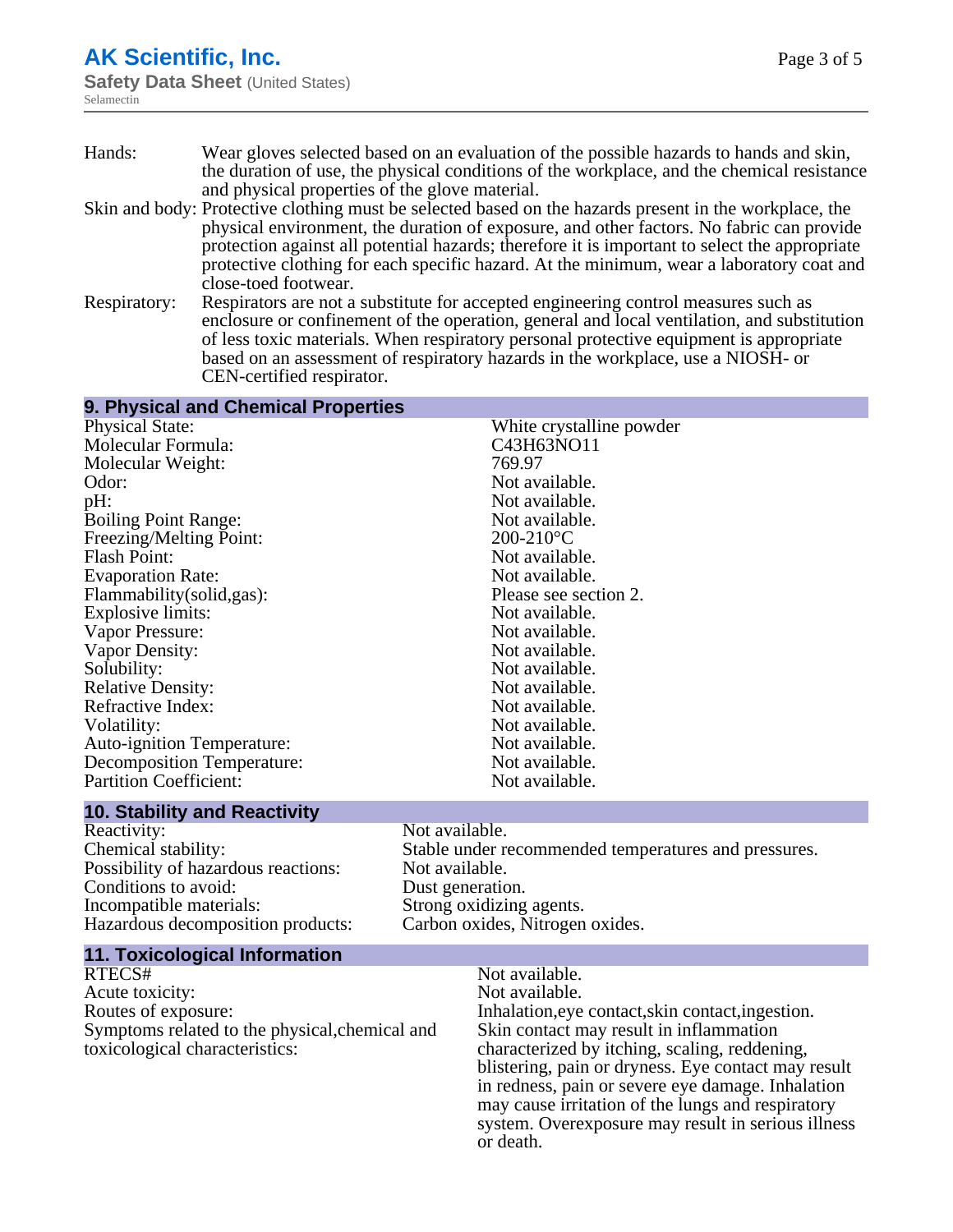**Safety Data Sheet** (United States) Selamectin

#### **Carcinogenicity**

| IARC: | Not classified.                                                                                                                                                                                         |
|-------|---------------------------------------------------------------------------------------------------------------------------------------------------------------------------------------------------------|
| NTP:  | Not listed.                                                                                                                                                                                             |
| OSHA: | Not listed.                                                                                                                                                                                             |
|       | Acute toxic effects: Inflammation of the eye is characterized by redness, watering, and itching. Skin<br>inflammation is characterized by itching, scaling, reddening, or, occasionally,<br>blistering. |

| <b>12. Ecological Information</b> |                |
|-----------------------------------|----------------|
| Ecotoxicity:                      | Not available. |
| Persistence and degradability:    | Not available. |
| Bioaccumulative potential:        | Not available. |
| Mobility in soil:                 | Not available. |
| Other adverse effects:            | Not available. |

#### **13. Disposal Considerations**

Disposal of waste: Chemical waste generators must determine whether a discarded chemical is classified as hazardous waste. US EPA guidelines for the classification determination are listed in 40 CFR 261.3. Additionally, waste generators must consult state and local hazardous waste regulations to ensure complete and accurate classification. Observe all federal, state and local regulations when disposing of the substance.

Disposal of packaging: Do not reuse containers. Dispose of as unused product.

#### **14. Transportation Information**

| <b>DOT (United States)</b> |                |
|----------------------------|----------------|
| UN number:                 | Not hazmat     |
| Proper shipping name:      | Not available. |
| Transport hazard class:    | Not available. |
| Packing group:             | Not available. |
| IATA                       |                |
| <b>UN Number:</b>          | Not DG         |
| Proper shipping name:      | Not available. |
| Transport hazard class:    | Not available. |
| Packing group:             | Not available. |

## **15. Regulatory Information**

## **TSCA (United States)**

This product is NOT on the EPA Toxic Substance Control Act (TSCA) inventory. The product is supplied solely for use in research and development by or under the supervision of a technically qualified individual as defined in 40 CFR § 720 et seq. The health risks have not been fully determined. Any information that is or becomes available will be supplied on the SDS.

| California Proposition 65: | Not Available |  |
|----------------------------|---------------|--|
| NFPA Rating:               | Health:       |  |
|                            | Flammability: |  |
|                            | Instability:  |  |
|                            |               |  |

## **16. Additional Information**

Revision Date: 02/25/2019 Printed Date: 02/14/2020

*The information above is believed to be accurate and represents the best information currently available to us. However, we make no warranty of merchantability or any other warranty, express or implied, with*